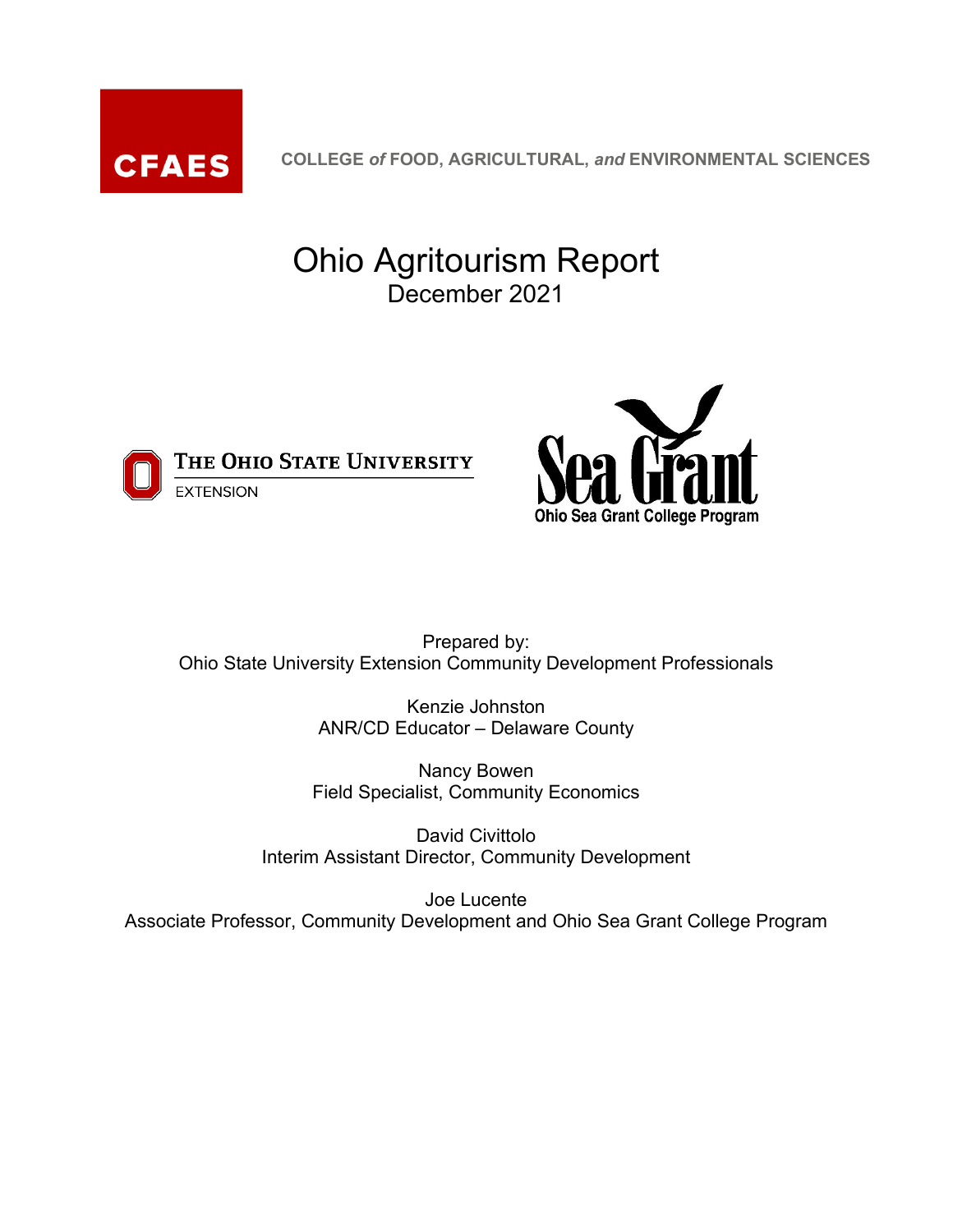### <span id="page-1-0"></span>Acknowledgements

A special acknowledgement is made to these members of the OSU Extension Direct Marketing Team who provided technical guidance in the creation of the questionnaire and direction in identifying agritourism operations to include in this survey effort: Anna Adams, Eric Barrett, Rob Leeds, and Christie Welch.

### <span id="page-1-1"></span>Contact Information

For additional information regarding this project, please contact:

Kenzie Johnston [johnston.589@osu.edu](mailto:johnston.589@osu.edu) 740-833-2030 OSU Extension – Delaware County 149 North Sandusky Street Delaware, OH 43015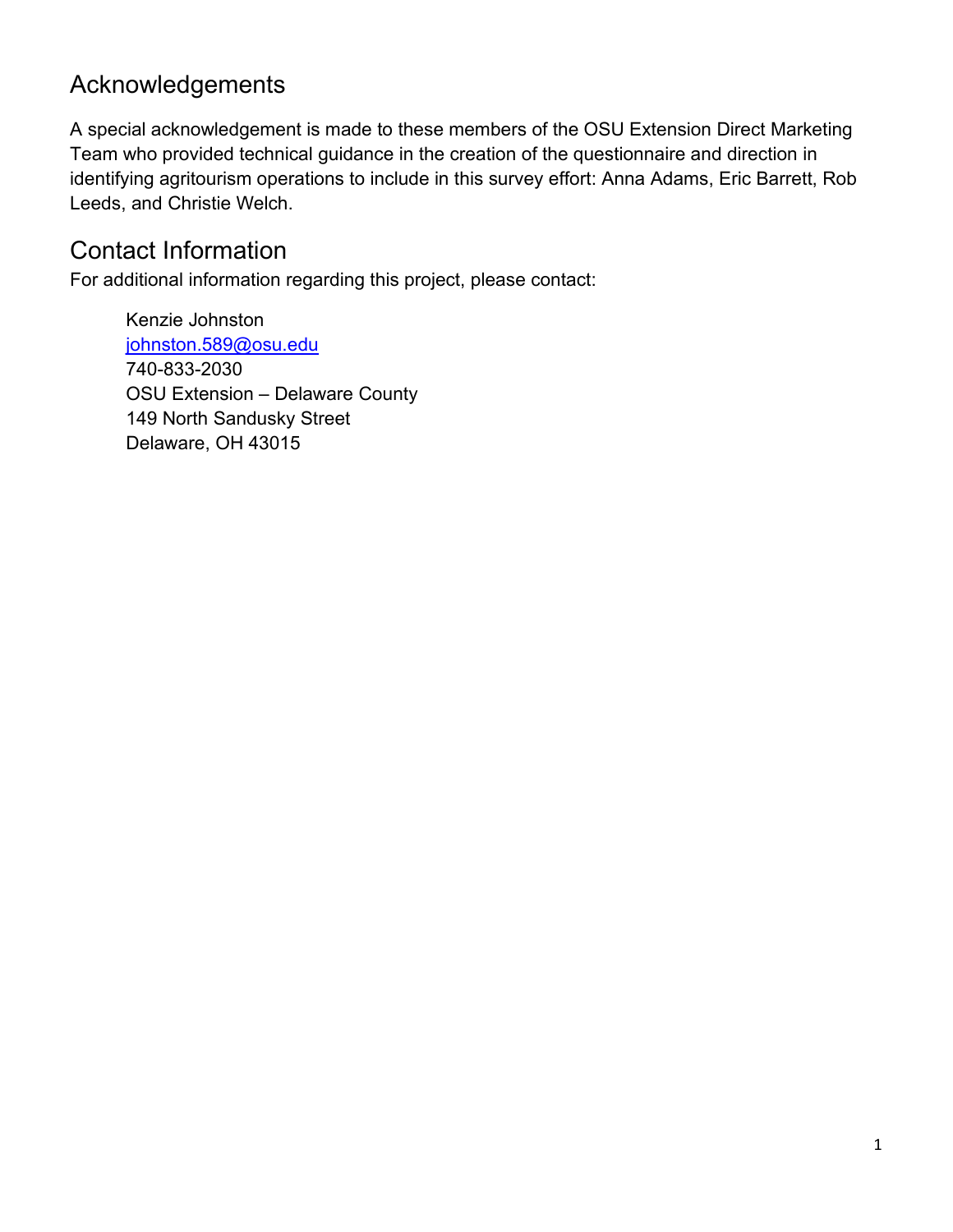# Contents

| $In traditional.\ 3$ |
|----------------------|
|                      |
|                      |
|                      |
|                      |
|                      |
|                      |
|                      |
|                      |
|                      |
|                      |
|                      |
|                      |
|                      |
|                      |
|                      |
|                      |
|                      |
|                      |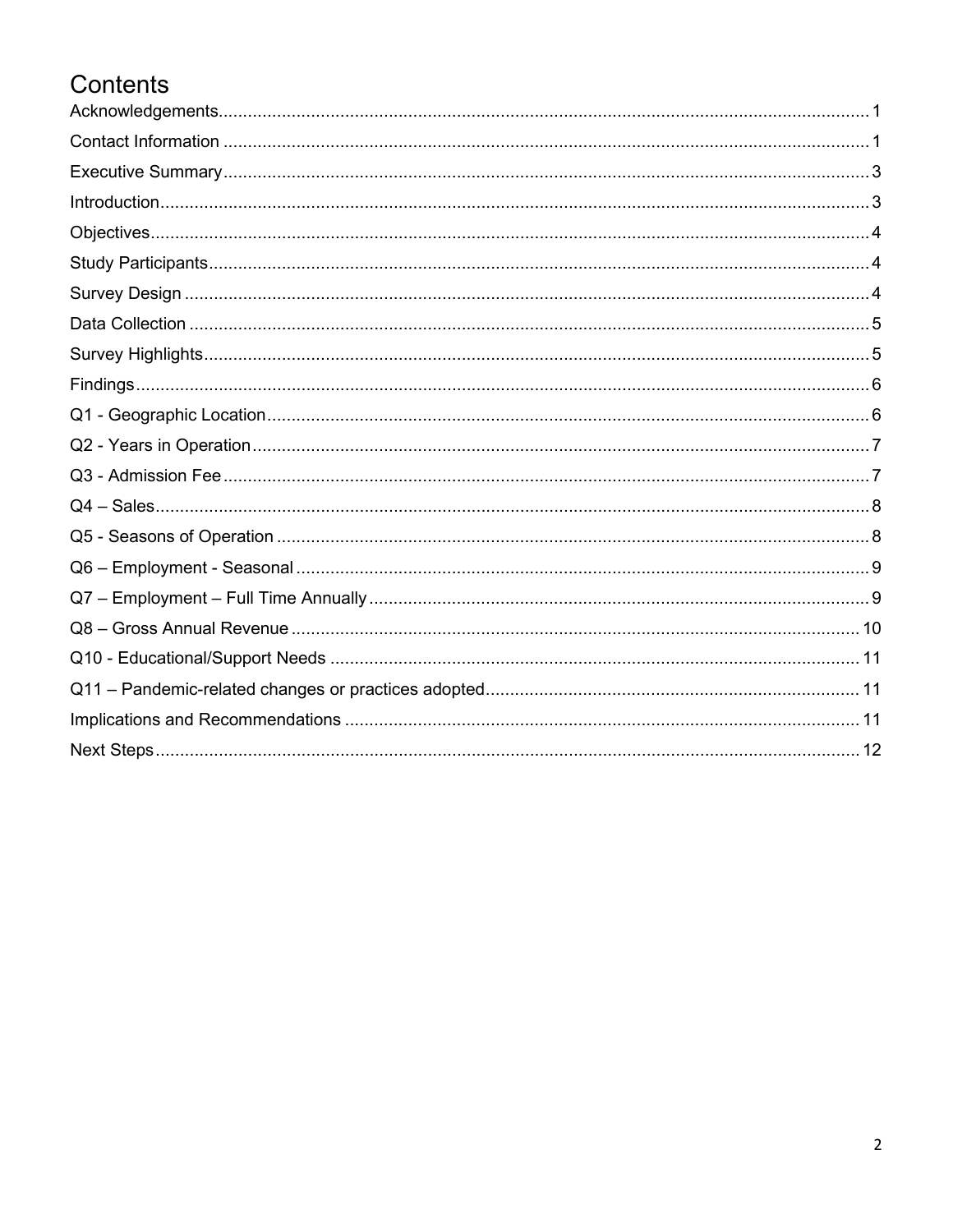## <span id="page-3-0"></span>Executive Summary

Agritourism farms are growing in number across the United States (Noyes, 2015), accounting for nearly \$1 billion in sales according to the 2017 Census of Agriculture.

To better understand this industry in Ohio, a statewide industry survey was created and then sent out for agritourism farm owners and operators to complete in Summer 2021. This report represents findings of an initial effort with the agritourism industry in Ohio, designed to better understand the industry and potential programmatic opportunities. Note that survey findings represent data shared by respondents only. While conclusions and implications can be drawn from these data to the respondents as a group, respondent data are not generalizable to the agritourism industry in Ohio, overall.

As a result of the pandemic, operations adapted in 2020 included the use of online ticketing, reducing the number of events and visitor capacity, and increasing attention to health and sanitation. Interestingly, gross revenue exceeded previous levels in 2020 for most operations, and direct sales were the leading sales category of the five categories surveyed. As far as jobs, fulltime year-round employment was reported as minimal. Most operations reported 10 or fewer seasonal employees. With respect to ways in which Extension could best support the agritourism industry, assistance with marketing via social media and websites was identified most frequently. Assistance via strategic planning and using trend research to inform decision making was also noted by many.

### <span id="page-3-1"></span>Introduction

The core of agritourism consists of activities that are deeply connected to agriculture and take place on a working farm (Chase, Stewart, Schilling, Smith, & Walk, 2018). Hall (2020) defined agritourism as "an agriculturally related educational, entertainment, historical, cultural, or recreational activity, including you-pick operations, conducted on a farm that allows or invites members of the general public to observe, participate in or enjoy that activity." According to Chase et. al., general agreement about the core activities exists. For the purposes of this study, only those agritourism operations that engage the public in on-farm activities were invited to participate. Operations engaging the public as wineries, breweries, and farmers markets were excluded.

Agritourism farms continue to grow in number across the United States (Noyes, 2015). According to the 2017 Census of Agriculture, 28,575 farms offered agritourism and recreational services resulting in \$949 million in sales, nationally. Researchers have begun to learn more about this industry and its economic impact and this particular effort aimed to add more to this growing body of knowledge. To better meet educational needs of this economic sector in Ohio and create more awareness around the growing agritourism industry, researchers offer this report to Extension professionals, agritourism operations, and their stakeholders.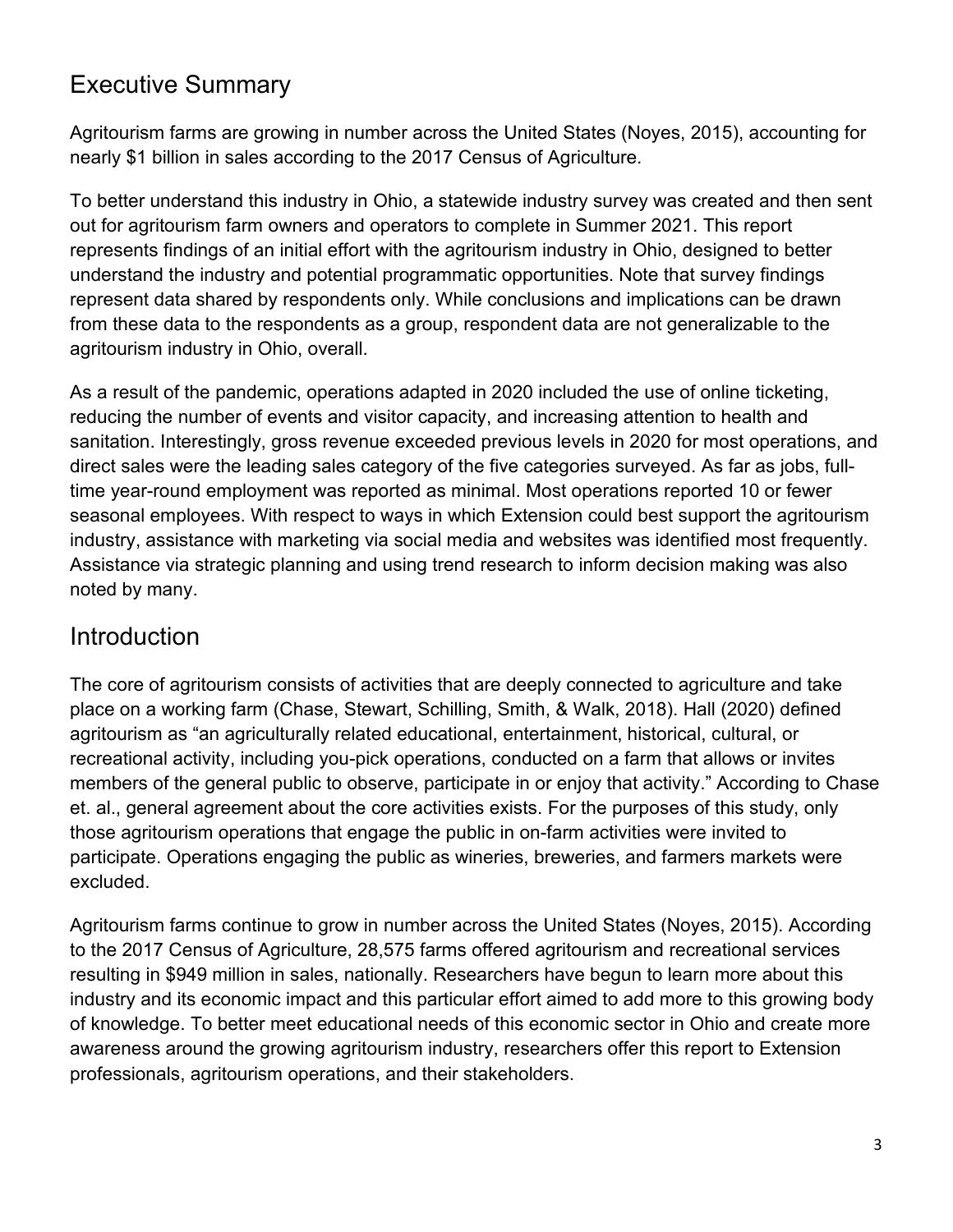# <span id="page-4-0"></span>**Objectives**

The objectives of this Agritourism Survey Report were to:

- o Create a statewide inventory of agritourism operations in Ohio
- o Estimate the economic impact of agritourism operations in Ohio
- $\circ$  Identify programmatic opportunities and needs of the agritourism industry in Ohio

## <span id="page-4-1"></span>Study Participants

A complete and up-to-date listing of agritourism businesses was not available. To identify operations to engage in this study, researchers used the North America Farmers and Direct Marketing Association [\(https://nafdma.com/\)](https://nafdma.com/) list in combination with known agritourism farms identified by Ohio State University Extension county-based educators. Only those operations that were known to engage the public in on-farm for activities were invited to participate in the study. For the purposes of this research project, wineries, breweries, and farmers markets were excluded.

# <span id="page-4-2"></span>Survey Design

A web based Qualtrics survey approach was chosen for data collection. The questionnaire was designed with input from researchers with expertise in direct marketing and economic impact analysis. The questionnaire was reviewed by a panel of experts prior to dissemination. To address the study objectives, the multiple choice and open-ended item questionnaire included the following sections:

- Geographic Location
- Years in Operation
- Seasons of Operation
- Sales
- Employment
- Educational/Support Needs

More specifically, to help in estimating economic impact, respondents were invited to distribute their total annual sales across five categories:

- Direct sales: consumers buy directly from farmers
- Education: learning experiences, such as school tours
- Hospitality: includes farm stays, on-farm dinners
- Outdoor recreation: outdoor farm experiences
- Entertainment: on-farm activities such as festivals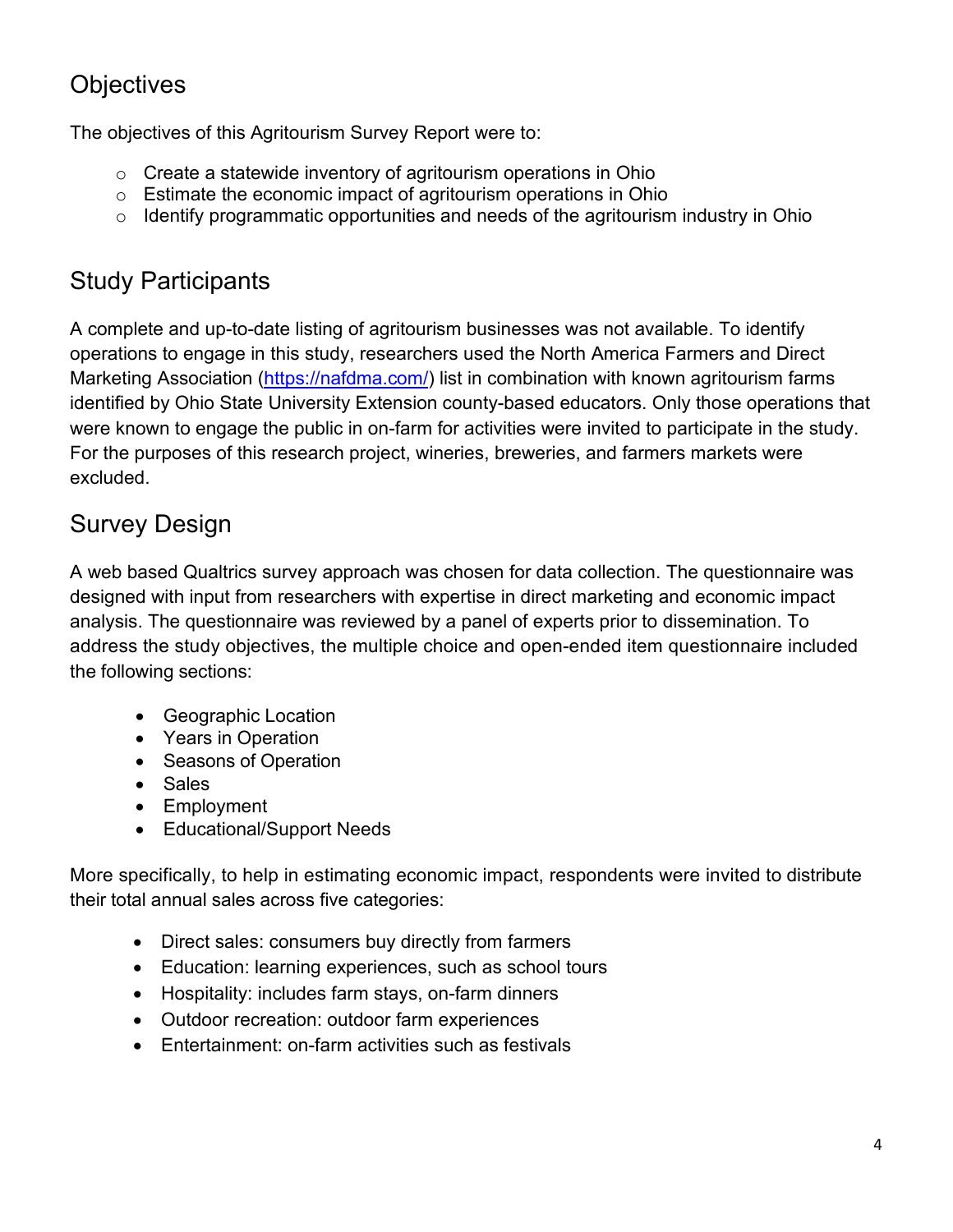# <span id="page-5-0"></span>Data Collection

On June 7, 2021, a formal e-mail letter of invitation to participate including a web-based link to the questionnaire and instructions for completion was sent to 330 agritourism farm operators. A follow-up email invite, questionnaire link, and instructions for completion were sent June 15, 2021. Data collection closed June 25, 2021. A total of 60 farms participated in the survey, yielding a response rate of 18 percent.

# <span id="page-5-1"></span>Survey Highlights

- Each of the nine regions (see map below) of Ohio contained at least one respondent
- Almost 50 percent of respondents were operating for less than 10 years
- Nearly 80 percent of respondents do not charge admission
- Slightly more than 75 percent of sales reported comes from direct sales (e.g., u-pick, ucut, value added products, farm market sales)
- In 2020 just over one-fourth of respondents grossed less than \$20,000 in sales
- One-fourth of respondents grossed over \$200,000 in sales
- 25 percent of respondents desire training in social media marketing and management as well as website management

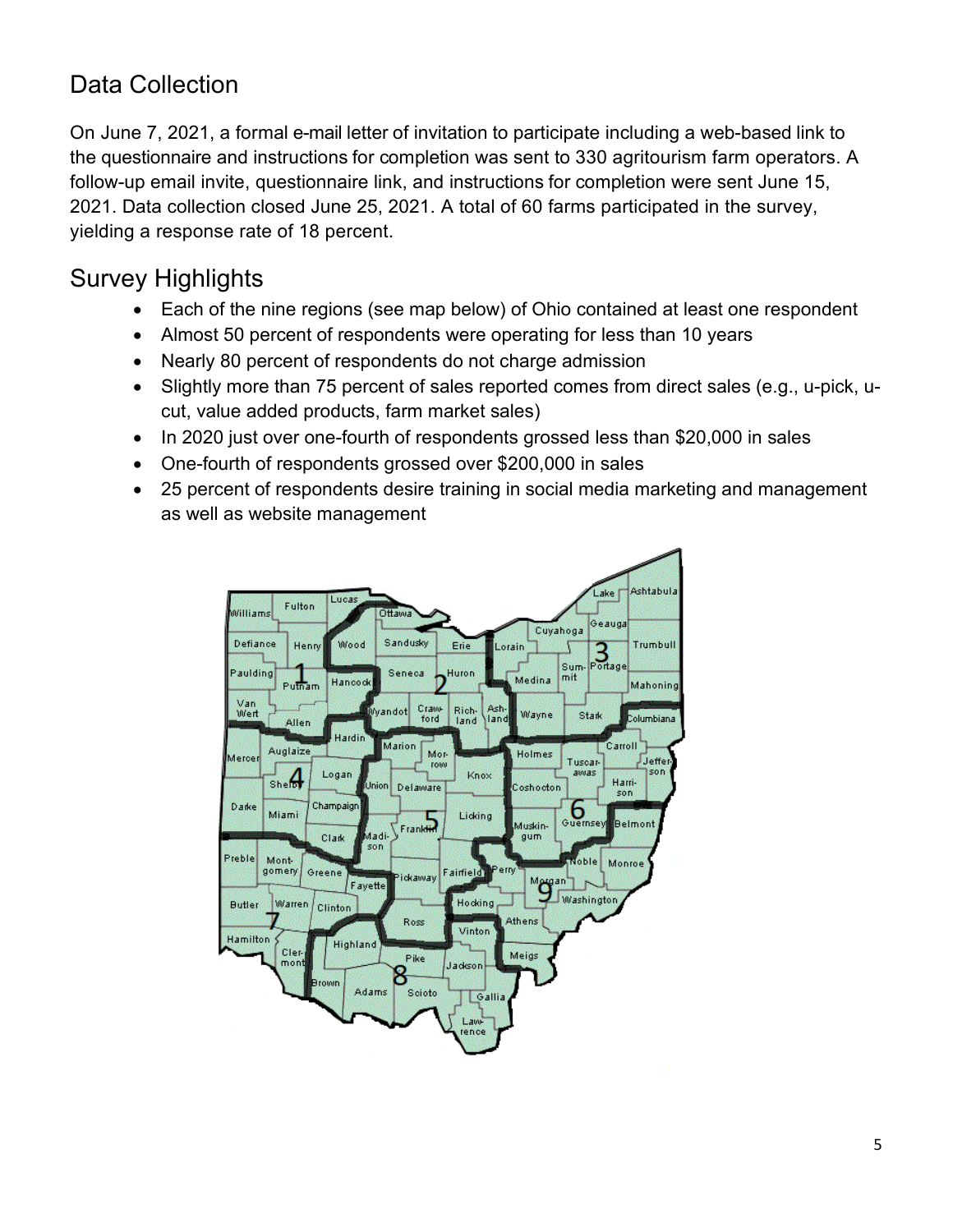## <span id="page-6-0"></span>Findings

## <span id="page-6-1"></span>Q1 - Geographic Location

To enable researchers to generate findings reports specific to existing Extension programmatic regions, the state was divided into nine regions. One third of respondents were located in the northeast (region 3), 17 percent of operations were located in the central part (region 5) and 13 percent were located in the southeast (region 9). The two regions with the fewest responses were northwestern (1) and east central Ohio (6). See Chart 1 below.

| Region                                                     | Percentage |
|------------------------------------------------------------|------------|
| 1 - Allen, Defiance, Fulton, Hancock, Henry, Lucas,        | $2\%$      |
| Paulding, Putnam, Van Wert, Williams                       |            |
| 2 - Ashland, Crawford, Erie, Huron, Ottawa, Richland,      | 8%         |
| Sandusky, Seneca, Wood, Wyandot                            |            |
| 3 - Ashtabula, Cuyahoga, Geauga, Lake, Lorain,             | 33%        |
| Mahoning, Medina, Portage, Stark, Summit, Trumbull,        |            |
| Wayne                                                      |            |
| 4 - Carroll, Columbiana, Coshocton, Harrison, Holmes,      | 2%         |
| Jefferson, Guernsey, Muskingham, Tuscarawas                |            |
| 5 - Delaware, Fairfield, Franklin, Knox, Licking, Madison, | 17%        |
| Marion, Morrow, Pickaway, Ross, Union                      |            |
| 6 - Auglaize, Champaign, Clark, Darke, Hardin, Logan,      | 7%         |
| Mercer, Miami, Shelby                                      |            |
| 7 - Butler, Clermont, Clinton, Fayette, Greene, Hamilton,  | 13%        |
| Montgomery, Preble, Warren                                 |            |
| 8 - Adams, Brown, Gallia, Highland, Jackson, Lawrence,     | 12%        |
| Pike, Scioto, Vinton                                       |            |
| 9 - Athens, Belmont, Hocking, Meigs, Monroe, Morgan,       | 7%         |
| Noble, Perry, Washington                                   |            |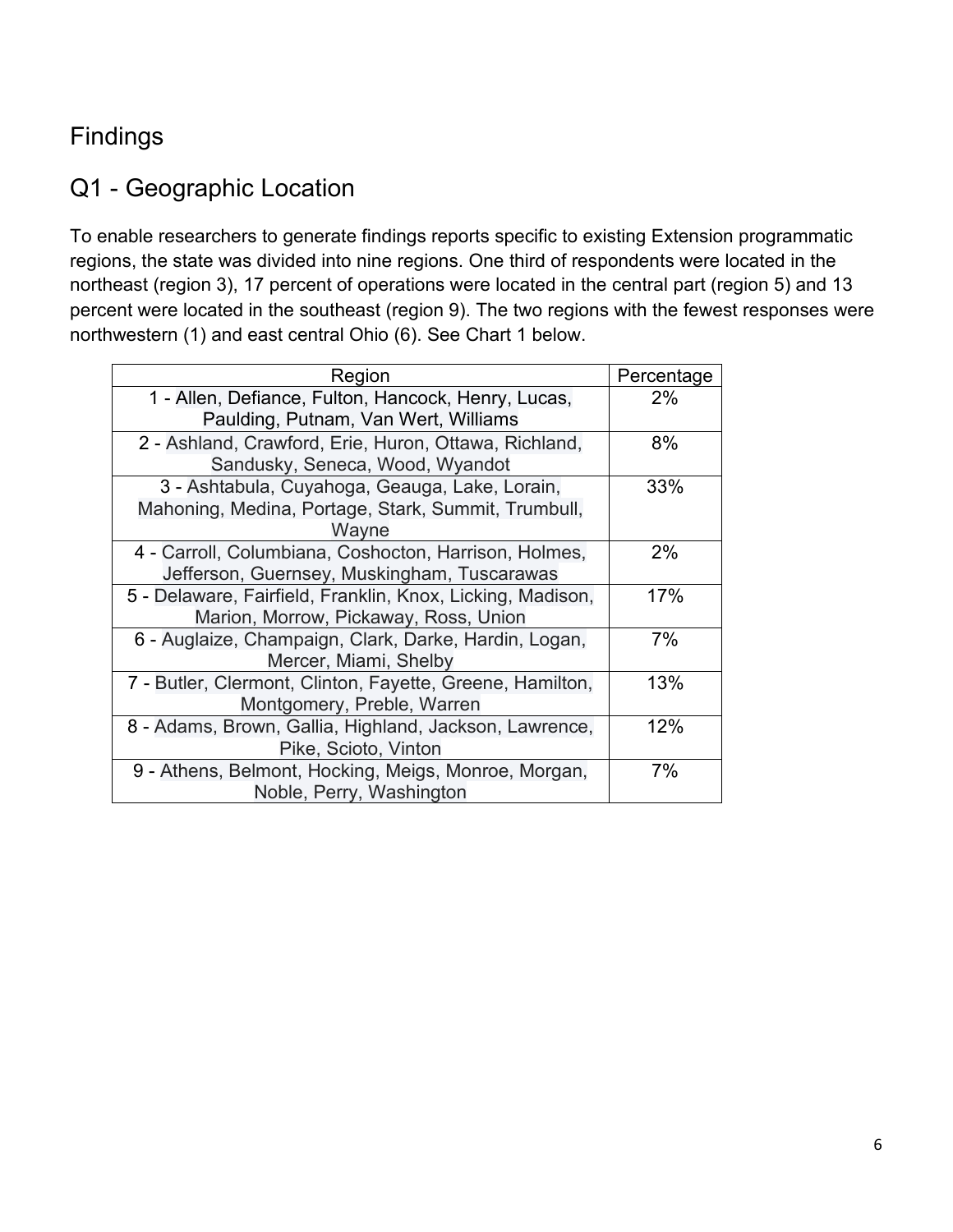# Q2 - Years in Operation

As illustrated in Chart 2, nearly one half of respondents (49 percent) have been in operation for less than 10 years. In addition, over one quarter (28 percent) have been in business between 11-20 years. Roughly one fourth (23 percent) reported operating as an agritourism farm for more than 20 years.

### **CHART 2 - YEARS OF OPERATION**



### Q3 - Admission Fee

As illustrated in Chart 3, more than three quarters (78 percent) of respondents reported charging an admission fee to enter the farm.

### **CHART 3 - ADMISSION FEE**

 $Yes$  No

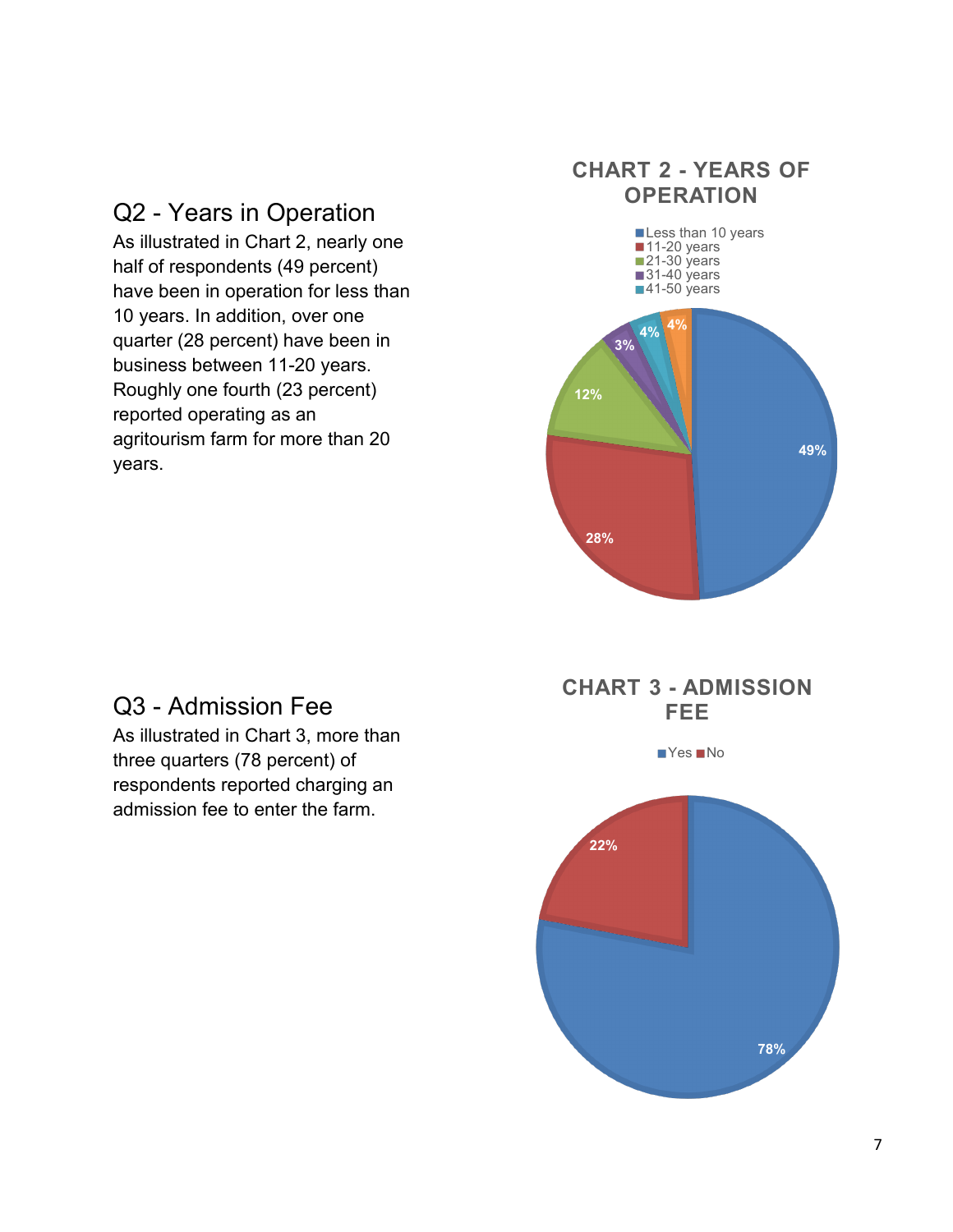

#### **CHART 5 - SEASONS OF OPERATION**

Fall - August, September, October Winter - November, December, January Spring - February, March, April Summer - May, June, July



### Q4 – Sales

A total of 53 respondents provided sales data. As illustrated in Chart 4, the majority of sales reported occurred in the direct sales category (on average, this category represented 77 percent of total sales for all respondents). The entertainment category represented 12 percent of all sales and the education category represented 8 percent of sales. The hospitality and outdoor recreation sales categories lagged behind the others with a proportion of sales of less than 2 percent each, consisting of 1.7 percent and 1.42 percent of sales respectively.

## Q5 - Seasons of Operation

As illustrated in Chart 5, over 35 percent of the farms responding indicated they were open during the months of August, September and October. Over one-fourth (27 percent) reported being open during May, June and July; 22 percent in the months of November, December and January, and; 15 percent reported operating in February, March and April. **36%**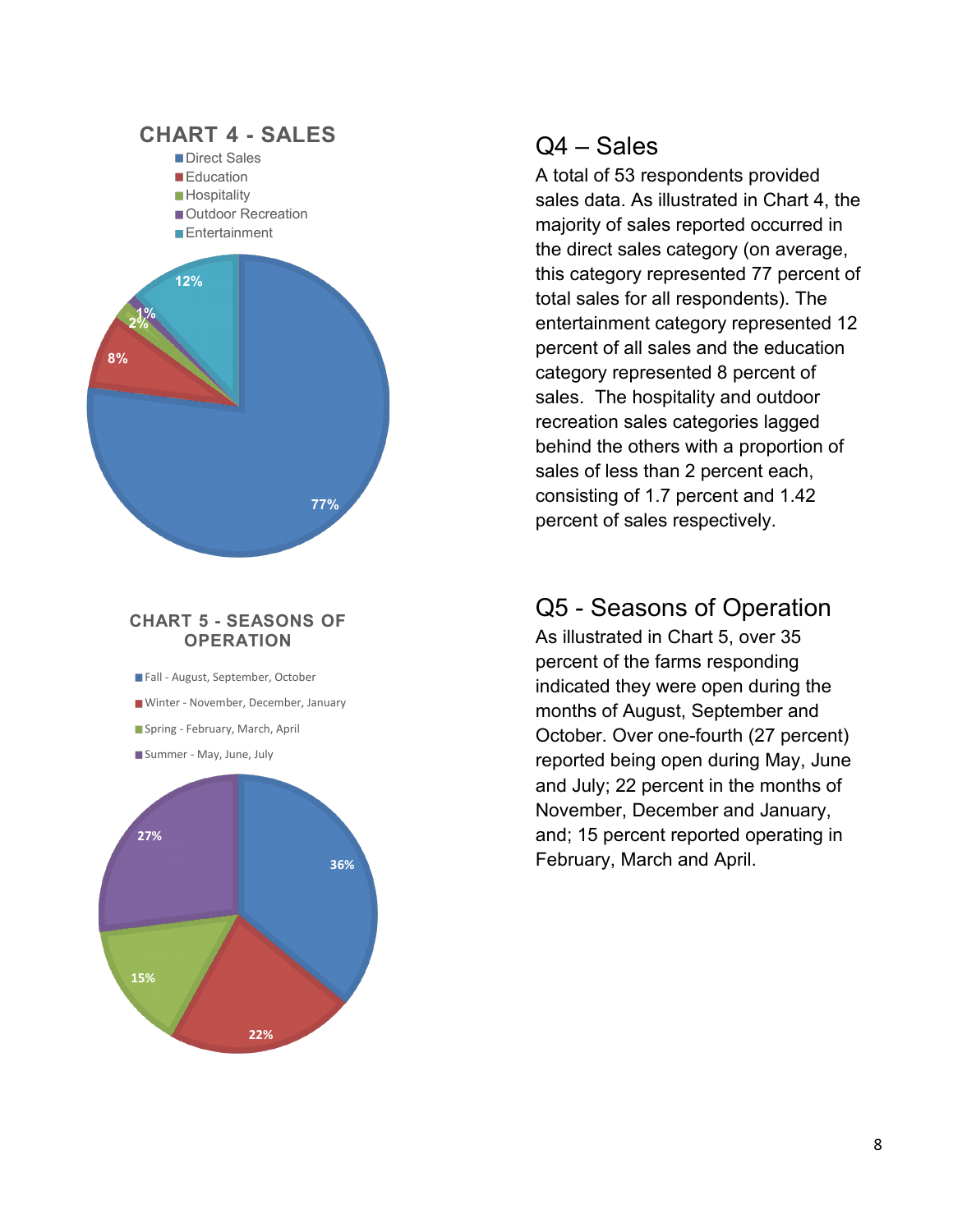## Q6 – Employment - Seasonal

As illustrated in Chart 6, most respondents (70 percent) indicated employing 10 or fewer seasonal associates. 12 percent of respondents reported employment of more than 30 seasonal associates.

For the purposes of this report, it was determined that seasonal employees working less than six months per year worked an average of 30 hours per week. The authors realize that it is more than likely that some seasonal employees may have worked up to 70 hours per week during peak times.

Of the respondents indicating they employed over 50 seasonal workers, 60 respondents reported employing between 155 and 201 seasonal employees that worked less than 6 months per year. Based on the mean hourly wage for farmworkers and laborers of \$15.16, seasonal employment for the agritourism sector which ranged from 155 and 201 employees contributed between \$1,691,856 and \$2,193,955 in personal income to Ohio's economy.1

# Q7 – Employment – Full Time

### Annually

The majority (96 percent) of respondents reported 5 (or fewer) full time employees year round, as illustrated in Chart 7.

60 Agritourism businesses reported employing between 7 to 81 full-time employees. Based on the average mean wage of \$31,530 for farmworkers and laborers, full time employment for the agritourism sector contributed betwee \$220,710 and \$2,553,930 in personal income to Ohio's economy.<sup>1</sup>

### **CHART 6 - SEASONAL EMPLOYEES**



### **CHART 7 - FULL TIME EMPLOYMENT**

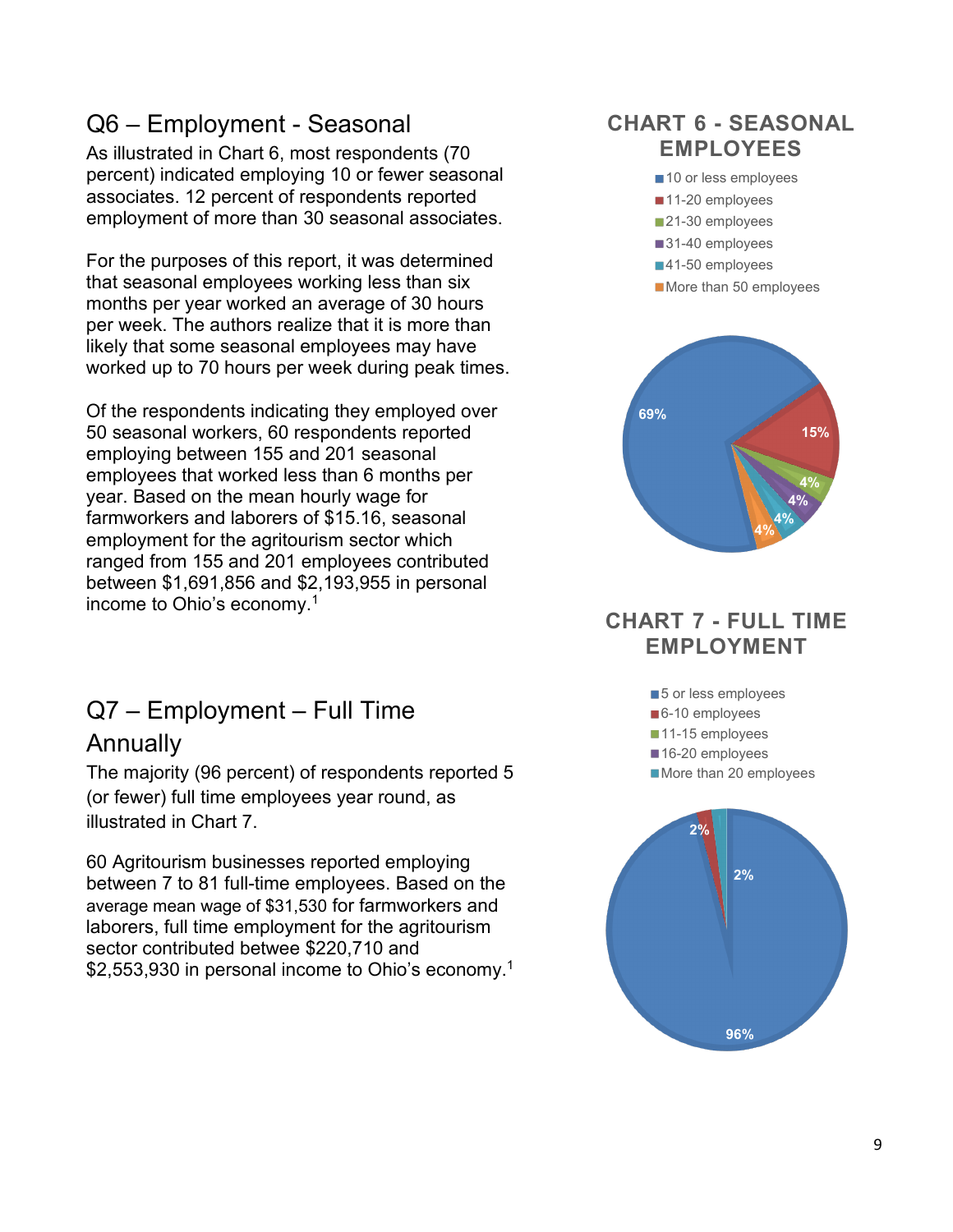

### Q8 – Gross Annual Revenue

Roughly two-thirds of respondents reported that 2020 was a record year for gross revenue. As illustrated in Chart 8, more than one-fourth (27 percent) of respondents reported gross revenue of less than \$20,000. Respondents were fairly evenly distributed in gross revenue from \$20,000-\$1 million, while roughtly 6 percent of respondents indicated annual gross revenues of \$1 million or more.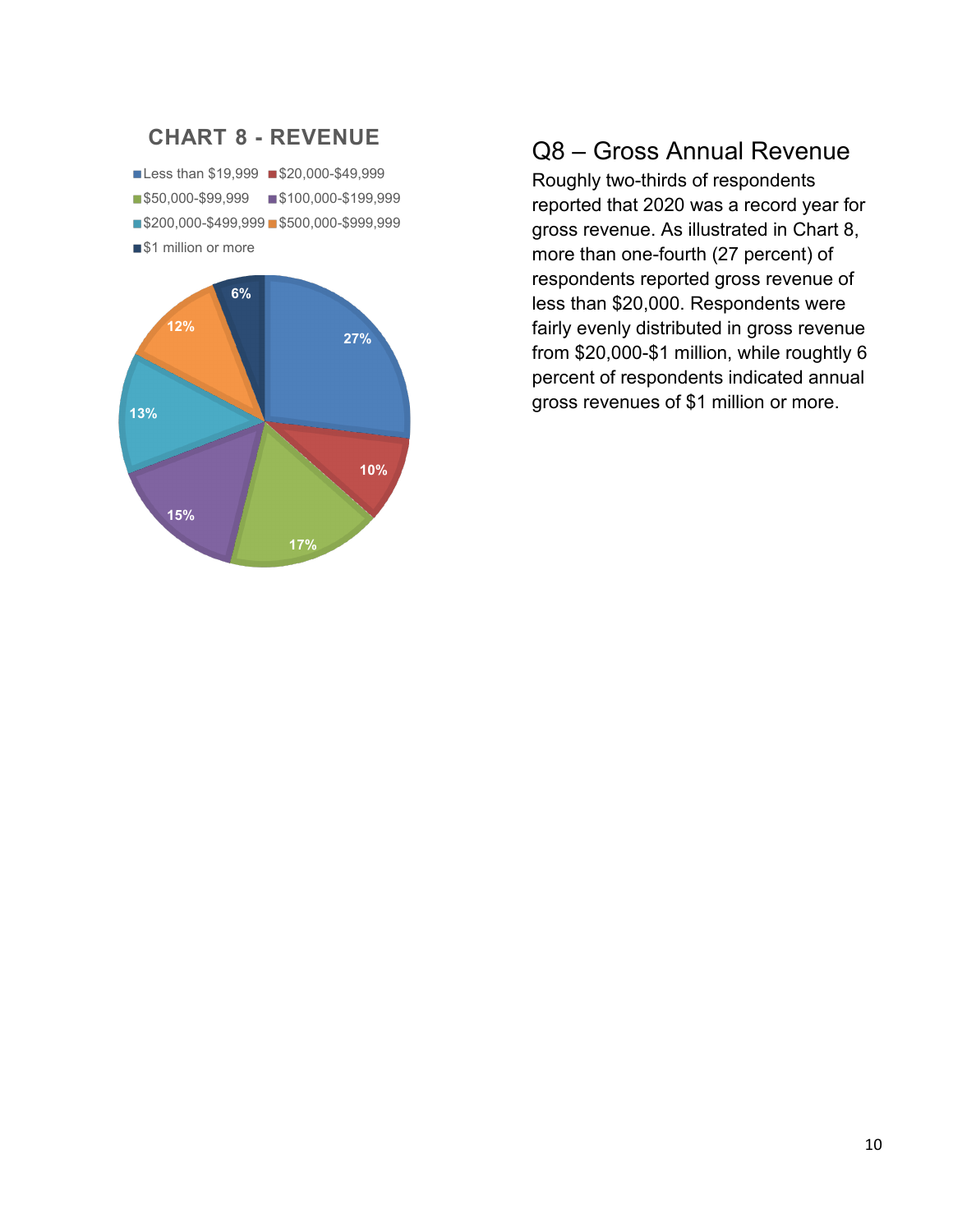# <span id="page-11-0"></span>Q10 - Educational/Support Needs

Question 10 was designed to identify training and information that would help respondents be more successful. As illustrated in Chart 10, social media, marketing, website creation and management was identified as the most pressing training/support need. Furthermore, 18 percent of respondents indicated they needed additional training in strategic planning, trend research, and decision making.

### **Chart 10: Education and Training**

| Social media marketing and management/website management          | 26% |
|-------------------------------------------------------------------|-----|
| Strategic planning/trend research/decision making                 | 18% |
| Human resources/labor management/recruitment                      | 15% |
| Legal/liability/zoning information                                | 14% |
| Emergency preparedness/farm safety                                | 11% |
| Customer relations/customer service/local community relationships | 11% |
| Other                                                             | 5%  |

# <span id="page-11-1"></span>Q11 – Pandemic-related changes or practices adopted

Based on the 2020 pandemic we asked respondents to share some of the practices that they adopted and plan to implement and keep on their agritourism farms. Some of the open ended themes that respondents mentioned they would continue to implement included:

- Reduced events, school tours and capacity
- Online ticketing
- Increased attention to health and sanitation

### <span id="page-11-2"></span>Implications and Recommendations

Findings from this initial survey of the agritourism industry in Ohio pique the interest in continued survey work and inform potential approaches to programmatic initiatives. More thoughts are shared following mention of specific findings, implications and recommendations.

Agritourism businesses will likely continue to use online ticketing platforms that help minimize cash transactions, reducing wait times and the need for staffing at entrances. Online ticketing also enables operators to gain access to visitor data such as name, home address, contact info, etc. The ability to collect such data and the opportunities of online ticketing is a significant benefit for owners to better understand their customer base.

Since the COVID-19 pandemic, more attention has been paid to the health and safety of visitors in terms of reducing visitor numbers, making it easier for operators to manage (e.g. shorter lines, short wait times, staffing needs, etc). The reduced visitor counts also align strongly with overall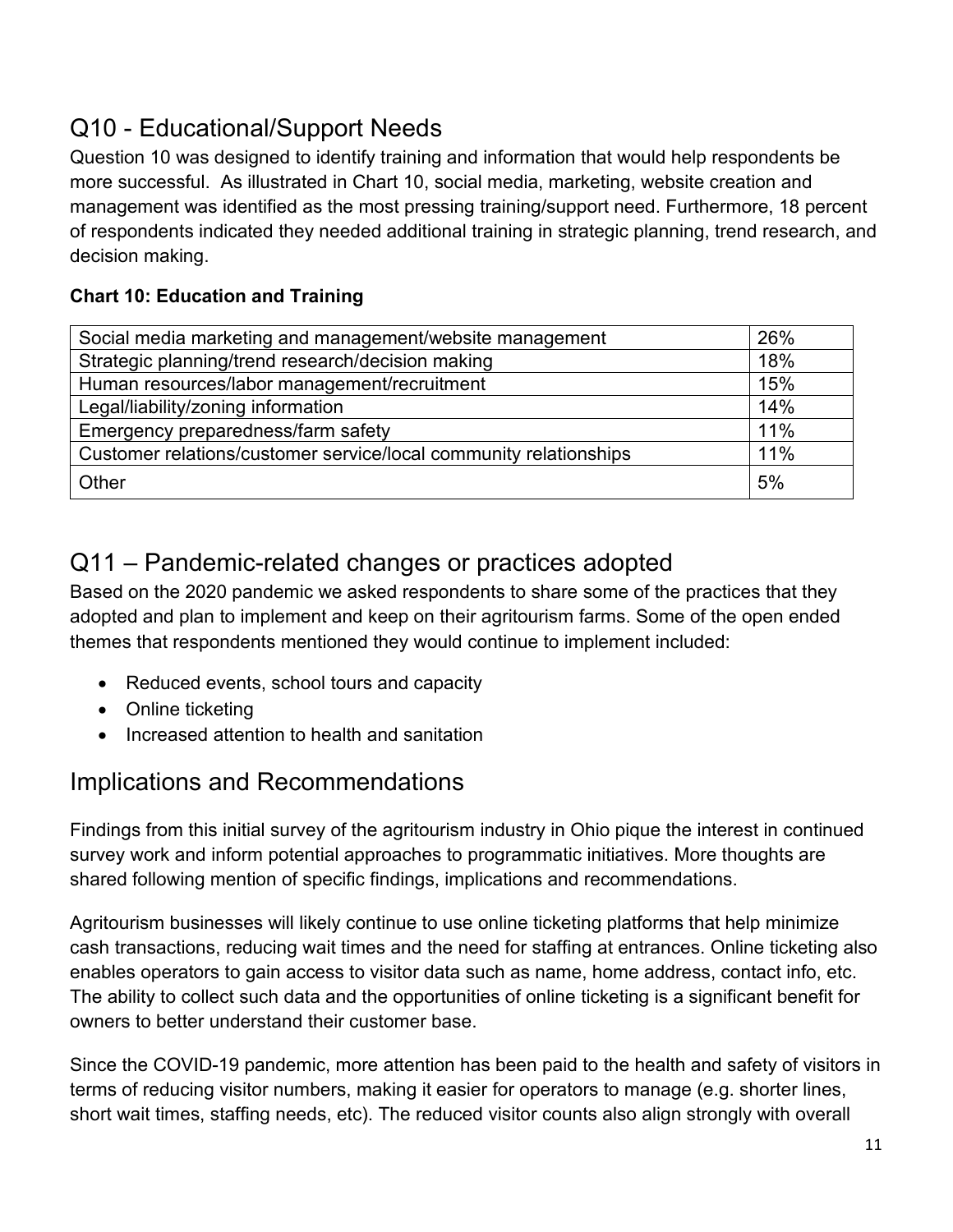visitor satisfaction. This pandemic-related change in operations has increased awareness in health and safety that may very well affect future visitor capacity strategies. In general, health and safety awareness resulting from the pandemic will have long-range implications for agritourism operators and society in general.

The pandemic has also impacted customers' behavior. For example, people have had more time for recreation and a desire to be outdoors. Purchasing directly from producers offered consumers a sense of freshness and a feeling of control over their lives in a time when little could be controlled due to the pandemic. This increased awareness will most likely continue to affect agritourism operations, at least until times are such that convenience outweighs other considerations and concerns.

Not surprisingly, none of the operators reported activities year-round, as Ohio weather does not lend itself to a year-round operation. Most agritourism farms offer a significant outdoor experience which draws little visitor interest during the colder months. As such, seasonal employment is tied directly to seasonal production and sales activity (in the warmer months) and this aspect of agritourism in Ohio will likely remain unchanged.

Direct sales provide a way to create a customer base. Direct sales serve as a way to establish a reputation and is typically a sales strategy employed by start-ups and newer operators. Agritourism farms are always exploring other ways to diversify their operations in order to keep visitors coming back, such as new activities. After a relationship is established, an admission fee can be charged and activities other than direct sales such as education, entertainment, hospitality, etc. can be offered.

The consumer and society in general continue to drive the increasing use of social media. These are accessed via smart phones yet users don't call; they chat, tweet, snap, etc. Operators must continue to seek out better ways to connect with these consumers. Operators must continue to seek ways to meet their audiences where they are. Best practices for marketing on social media can include but are not limited to; researching your customer base, posting on the platforms in which they are using, focusing on establishing and then maintaining a voice for your brand, and researching your analytics to find the best time to post on your platforms. Most importantly, respond to your customers promptly. While there are costs to these connection strategies such as time, knowledge and consistency, at the end of the day, having a presence on social media is key. Interacting and engaging with customers is critical to show they matter to you.

### <span id="page-12-0"></span>Next Steps

Researchers plan to use information gathered from this effort to inform future Extension programming to better understand the agritourisum industry in Ohio. In person outreach and education trainings will be offered in the 'off-season' to cultivate relationships with local producers. In addition, presentations at state and national conferences will reach county-based Extension staff to increase awareness of the agritourisum sector of the economic impact to the state and regional economy. Sharing the initial survey findings with respondents, other industry